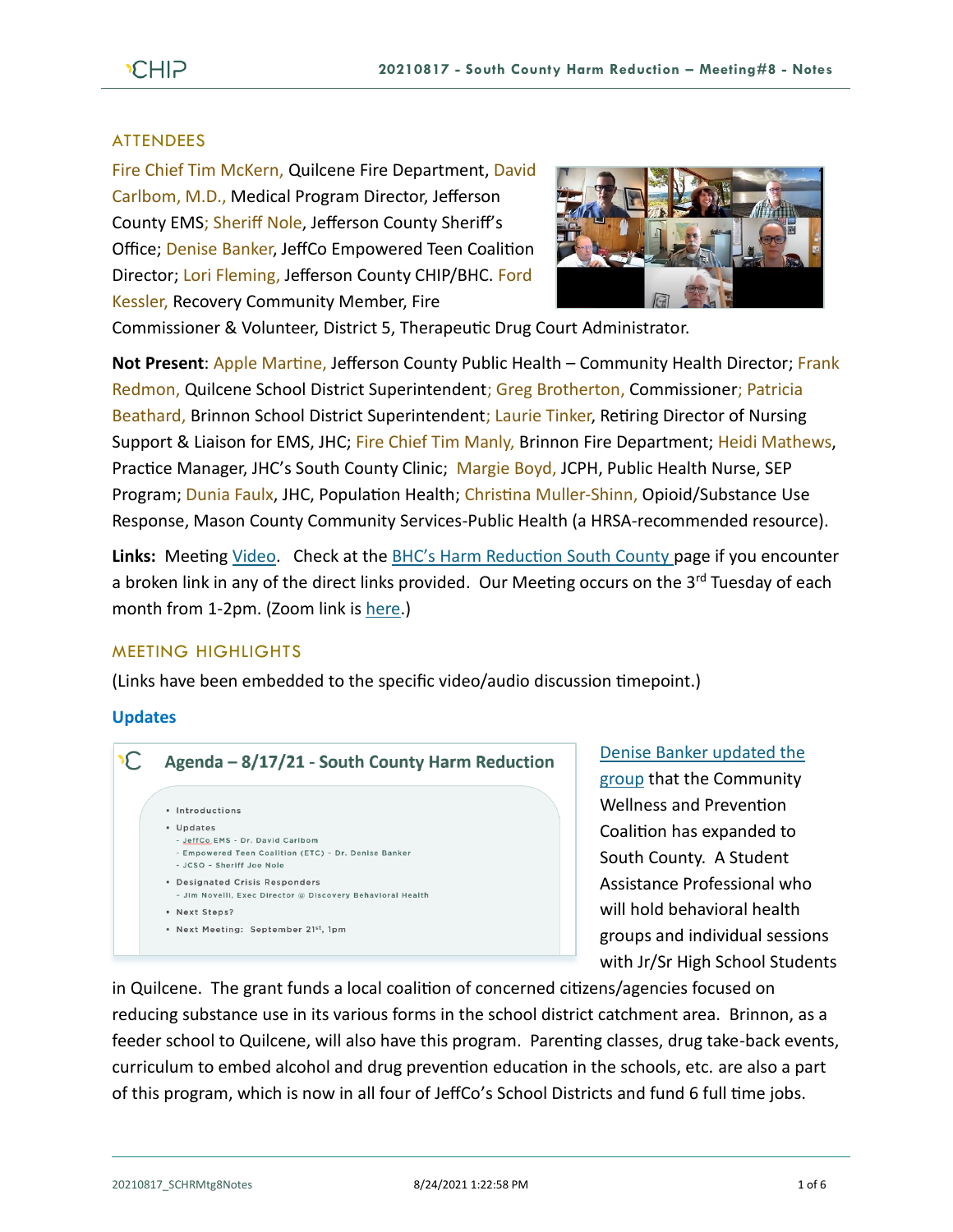Jim [Novelli, Exec Dir @ BHC](https://youtu.be/TybzgHyQWAo?t=249) gave an overview of DBH's 24/7 Crisis Response program, which is funded by Salish Behavioral Health – Administrative Services Organizations (SBH-ASO).

- DBH's DCR program is a mobile crisis service staffed with mobile Designated Crisis Responders (DCR) who are dispatched by Volunteers of America (VOA @ **888-910-0416**) to respond and assess wherever there is a mental health-involved situation that requires evaluation to determine next steps.
- DBH DCR's are mobile: to get a DCR: First call VOA @ **888-910-0416**. They will notify DBH to dispatch a DCR. The evaluation can start "on the street", though the hospital has to clear the patient medically.
- DBH has two DCRs are generally available during daytime to meet anywhere in East Jefferson county, (ex. Meeting someone from the Sheriff's dept at a call location).
- The DCRs priority is to do the lease restrictive environment outpatient, wraparound services through DBH's case managers, etc., with a primary purpose to ensure patients have the correct level of psychiatric services. Also, DCRs can see patients on a regular basis.
- The distinction between DCR and Navigator: DCRs have the authority to do an ITA, work with prosecutor's office, etc. to detain a call subject. Comparatively, the navigator role cannot legally detain, or do an evaluation for detaining a call subject.
- A DCR can work with the Navigator over the phone to address the call-subject's challenge.
- [Jim noted](https://youtu.be/TybzgHyQWAo?t=456) HB1310 has muddled the landscape, amongst JCSO, PTPD, EJFR, JHC, etc here in our county. Jim noted in other areas where he has worked, EMS handled transport of an individual in behavioral health crisis. Our county doesn't have clarity on the transport issue as yet. The threat to our law enforcement team of losing certification/licensure if one crosses lines set up by HB1310 is of great concern. Jim/DBH and the Sheriff and Chief Olson are discussing how best to work through how best to serve our community. The changing landscape is an opportunity for us all to explore how we will choose to deal with these types of situations going forward.
- **DBH has four Nurse Practitioners. A new DCR is in training this week, another is under** negotiation.

[Dr. Carlbom asked](https://youtu.be/TybzgHyQWAo?t=813) of EMS providers are allowed to detain patients who are clearly an imminent danger. Answer: No. The Sheriff's dept and DCRs can detain individuals.

[Chief McKern asked](https://youtu.be/TybzgHyQWAo?t=899) if it was ok to share this info with the Dispatch Center? **Answer:** Anyone can call the VOA @ the regionwide # **888-910-0416,** who will in turn call DBH/DCR. Sheriff Nole noted if Law isn't involved, definitely call the VOA directly, as opposed to calling for the Navigator.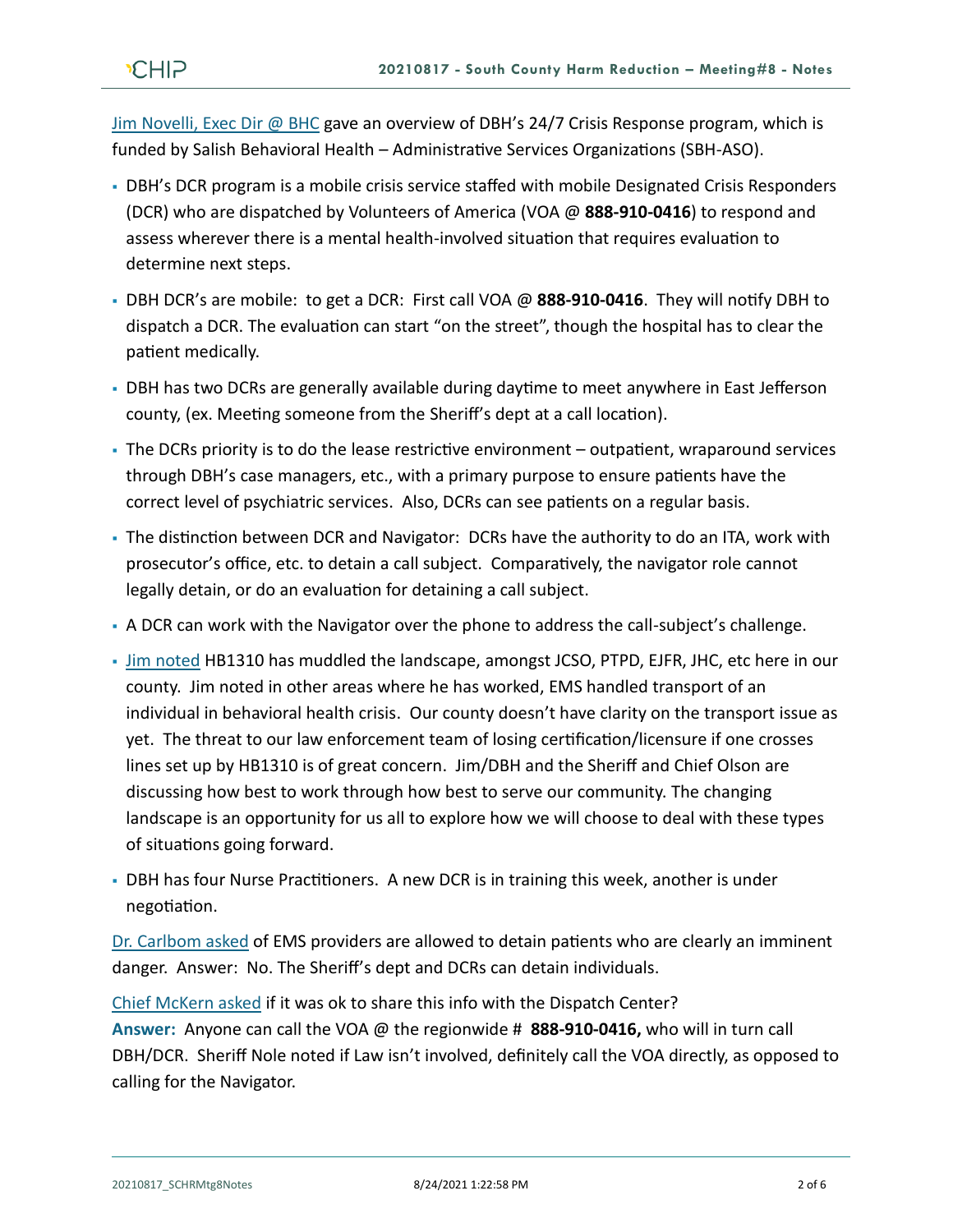[Dr. Carlbom explored challenge](https://youtu.be/TybzgHyQWAo?t=1045) of EMS waiting for a DCR to arrive, and how it takes a fire crew out of service for 1-2 hours, leaving reduced resources for the community in the event of fire or medical events.

Sheriff Nole noted:

- $\overline{\phantom{a}}$  The JCSO Navigator works 4 days/wk 12pm 10pm
- The navigators at PTPD and JSCO are not DCRs.
- JCSO has gotten WASPC funding for the Navigator position for the next year.

**ACTION:** Among the questions we need to figure out:

- Could a Navigator wait with the call-subject for DCR so the EMS crew isn't tied up at the scene?;
- How are we defining/observing "imminent harm"?
- **· Lori to facilitate an effort to enact [Dr. Carlbom's idea to hold a pre-](https://youtu.be/TybzgHyQWAo?t=1604) or out-of-hospital Mental** [Health Summit](https://youtu.be/TybzgHyQWAo?t=1604) this Fall. The goal is to identify facets of the challenges we face and how to deal with it so we have a shared county-wide model to work from. [Jim suggested](https://youtu.be/TybzgHyQWAo?t=2654) we look at late September.
- Lori will work with Jim @DBH/Dr. Carlbom and other relevant players to identify content/timeline for MH Summit. [Dr. Carlbom outlined](https://youtu.be/TybzgHyQWAo?t=2712) his vision of 2-3 hour event that enables us all to develop a shared mental model. Suggests opening the Summit by "following" a patient through the experience of crisis through the lenses of the patient, the responding EMT, Police team member, the navigator, the DCR, the Emergency Room, the transport. The goal is to develop a coherent collective understanding; then go into breakout groups to discuss the best way to solve different types of patients, ex: Law and Fire in a group to discuss the "gravely disabled patient" who refuses to go to the hospital, or the patient who is willing to go get services, yet transport isn't available. The breakout sessions are meant to articulate strategies that have everyone's input, that are effective/efficient and executable for our encounters with people in crisis.
- **. Lori to work with [DBH, Ford/Safe Harbor Teams, Sheriff Nole, Chief Olsen/Chief McKern](https://youtu.be/TybzgHyQWAo?t=1662) to** [develop an in-service](https://youtu.be/TybzgHyQWAo?t=1662) flowchart that outlines "here's what to do, who to call, what that call will want for info, and options, etc.". The flow chart would be kept in places like the front of the A-car, etc, and is intended to help address the new landscape HB1310 has created, while allowing Law Enforcement/EMS/patients benefit from our collaborative efforts to serve them. Jim/DBH noted that Chief Olsen would like to get the group together and get everyone on the same page on how we answer questions such as: Are they harm to themselves and to others? Are they gravely disabled?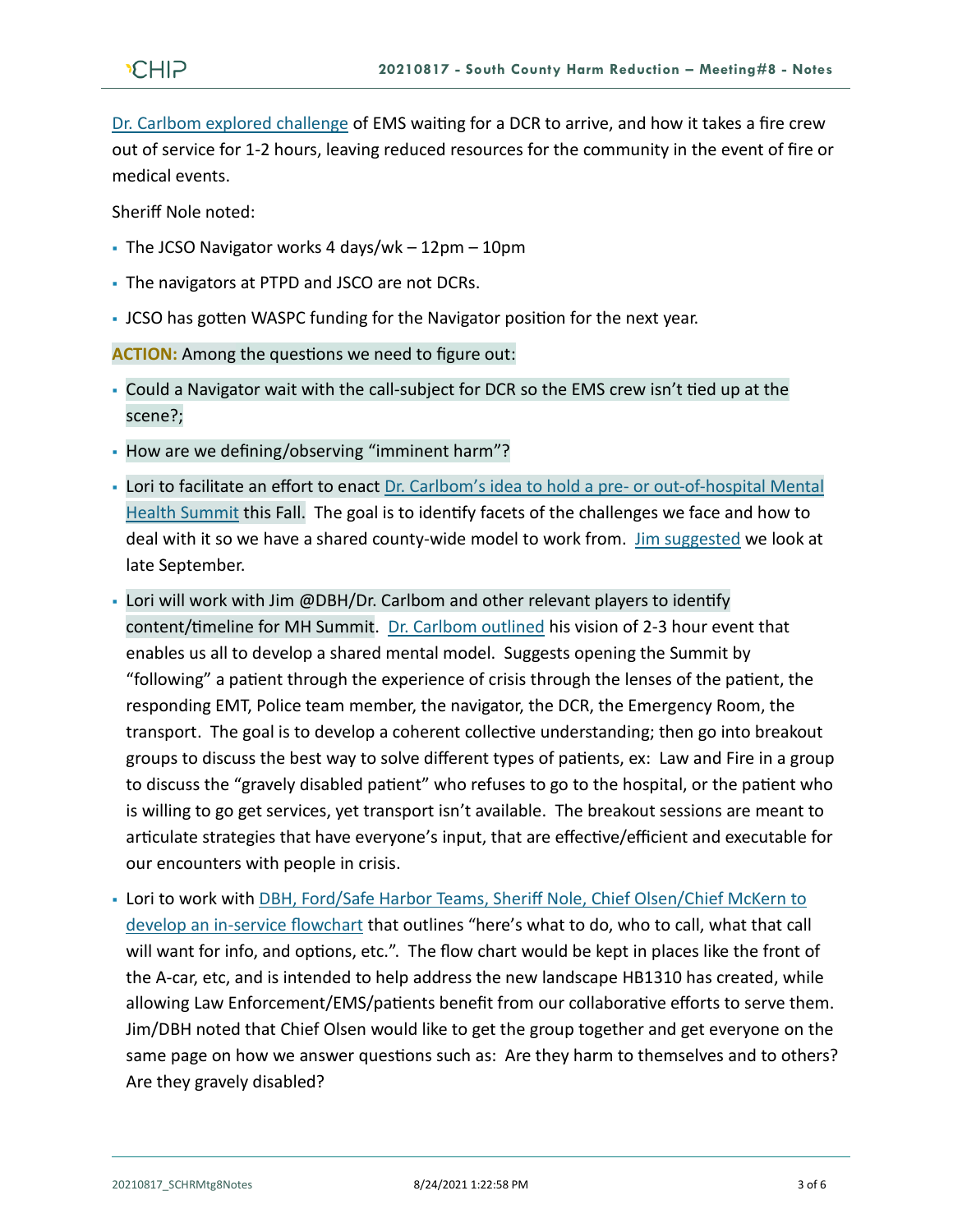- [Dr. Carlbom noted](https://youtu.be/TybzgHyQWAo?t=2023) a recommendation that examples be included in the flow chart somehow. Then, the draft flow chart passed to Chief McKern who has some good "dis-engagement" guidelines that could be included on this chart/checklist.
- Sheriff Nole noted they have to document what they did to de-escalate before going hand-on – and that info could also be included in what we're developing.
- Dr. Carlbom noted EMS wants to support the Law Enforcement Team by treating "Excited Delirium".
- [Lori noted](https://youtu.be/TybzgHyQWAo?t=2266) the group being put together for the Mental Health Summit planning (Carlbom, Novelli, Olsen, McKern, Nole, Black, and other EMS chiefs, **and the JHC ER staff** – L. Tinker or whoever Jim discovers is appropriate at the JHC meeting he attends) is a natural place for both the "Flow Chart" and the "Mental Health Summit" efforts to be anchored. The group agreed they want Lori to convene/anchor both efforts, relevant meetings, provide facilitation, synthesis, work with players to develop graphics documentation, etc.
- **ACTION:** The group will alert Commissioner Brotherton and Jolene Kron that we are taking on this effort and Lori is involved. Our goal is to avoid duplication of effort, keep everyone apprised of the effort and its progress in serving Jefferson County as a whole.

[Chief McKern closed](https://youtu.be/TybzgHyQWAo?t=2862) out of the meeting with a compelling story for our group that ties why all this is critical. As the group listened, we agreed we aren't going to have that happen to people in crisis here in Jefferson County.

**Please see next page for previous SCHR actions items being tracked for follow-up/completion.**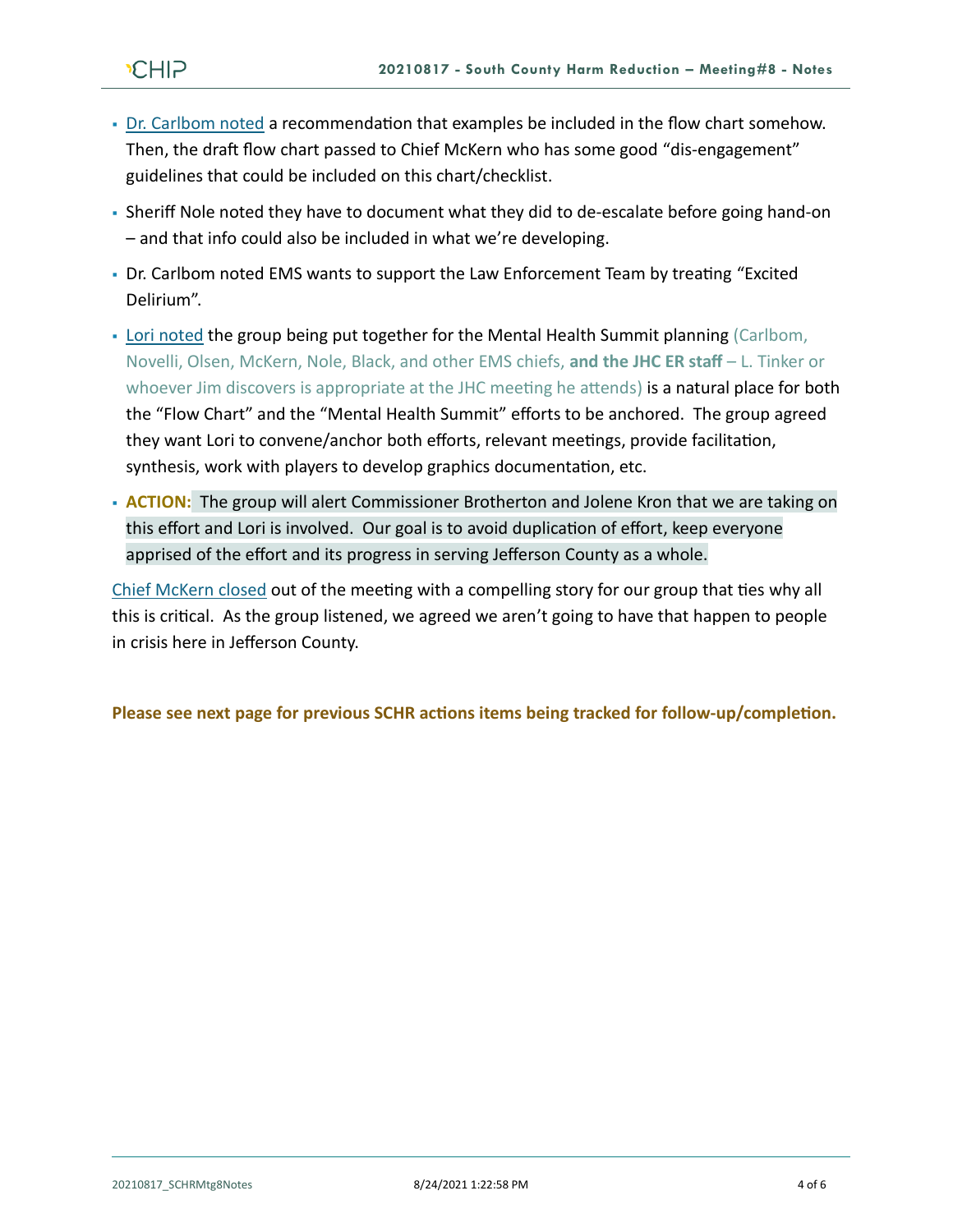# HISTORICAL PRIORITIES AND NEXT STEPS FROM PRIOR MEETINGS - AS OF 7/20/2021

**Action:** Dr. Carlbom will write protocol for the criteria who fits for the EMT/paramedic leavebehind; facilitate alignment with the various JeffCo Chiefs at the EMS Council level in September 2021; engage state/local/lived experience speakers for October EMS Base Station Meeting to for training around non-judgemental/productive engagement with someone who has just had an OD incident.

Apple noted as she moves into the Public Health Director role, Margie Boyd, who is a subject matter expert, will take her place on this committee and bring a lot to the workflow conversation of harm reduction. (This is subject to Margie being available.)

Apple will introduce Dr. Carlbom and Margie. Perhaps she could participate in some small group facilitated exercises he wants to initiate where the group practices with simulate interactions with EMT team members.

**Action:** [The discussion yielded](https://youtu.be/MqNLm0JWMQg?t=561) some next steps.

- Circle back with Frank Redmon for feedback from the Quilcene school board member(s) in attendance at the JCEP meeting. How we can support him to implement a Naloxone Policy in Quilcene (facilitate/liaison with other districts to get their policies, etc).
- Inquire of Frank Redmon/Sean Moss if/how/what/and on what timeline we might deploy a team of Dr. Melinda Bower and Susan O'Brien (who has relationship/credibility in that school district) to do Naloxone education and explore doing a further roll- out of Naloxone in the schools. Let Frank/Sean know Susan O'Brien/Melinda Bower could be available for teacher training that is set for over the summer or early in the school year, if they are interested in that resource. Lori will follow up with Apple/Susan et al to brainstorm details.
- **Action:** Nurture specific resource(s) who advocate for and engage the school district students and stakeholders in the broader conversation and education around substance use disorder. (Naloxone is a patch, we want to get at the root and practice prevention!)
- **Action:** Address the tactical challenge of having funding, programs, etc but lacking internal School District system person who raises awareness with school district players who could anchor and benefit from the CPWI funding/programs, etc. Lori will set up meeting between Apple Martine, Denise Banker, and Susan O'Brien to brainstorm. Take insight developed at that meeting and present at the SBHCenter Advisory Meeting to educate/nurture advocacy.

**Action:** Lori invited Chief McKern and others to help engage faith-based leaders to participate at whatever level they are willing to engage (one-on-one or at this SCHR table). Lori will also continue connecting with Dana Ward for insight on what this group can do to support the needs identified by faith-based community members.